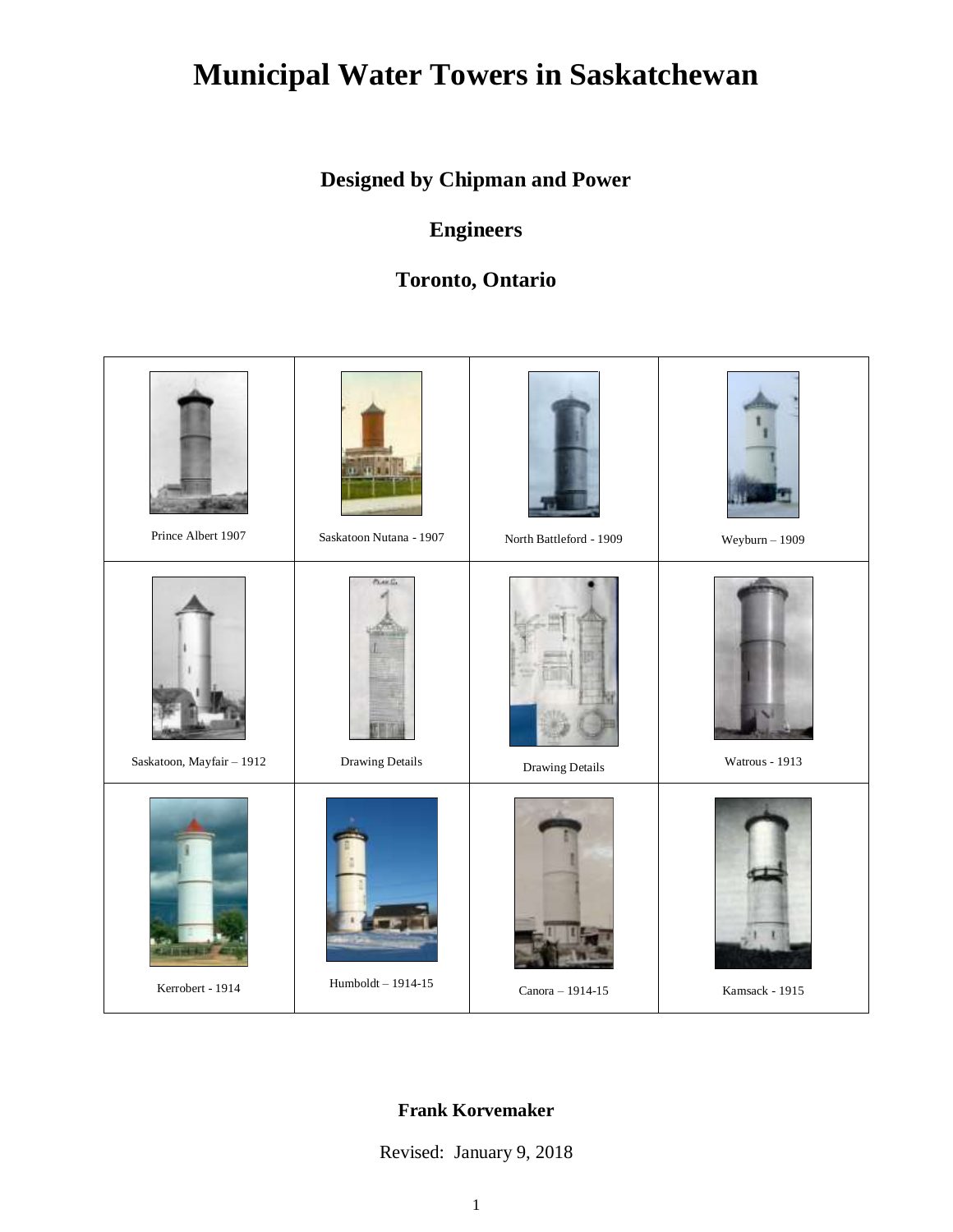#### **Municipal Water Towers by Chipman and Power, Toronto Engineering firm**

See also: Canadian Water Towers website: <http://www.eureka4you.com/watertowers/index.htm>



Willis Chipman (1855-1929) Manhole cover at Saskatoon Forestry Farm Zoo



Cover at Kerrobert Water Tower - 156,000 gallons capacity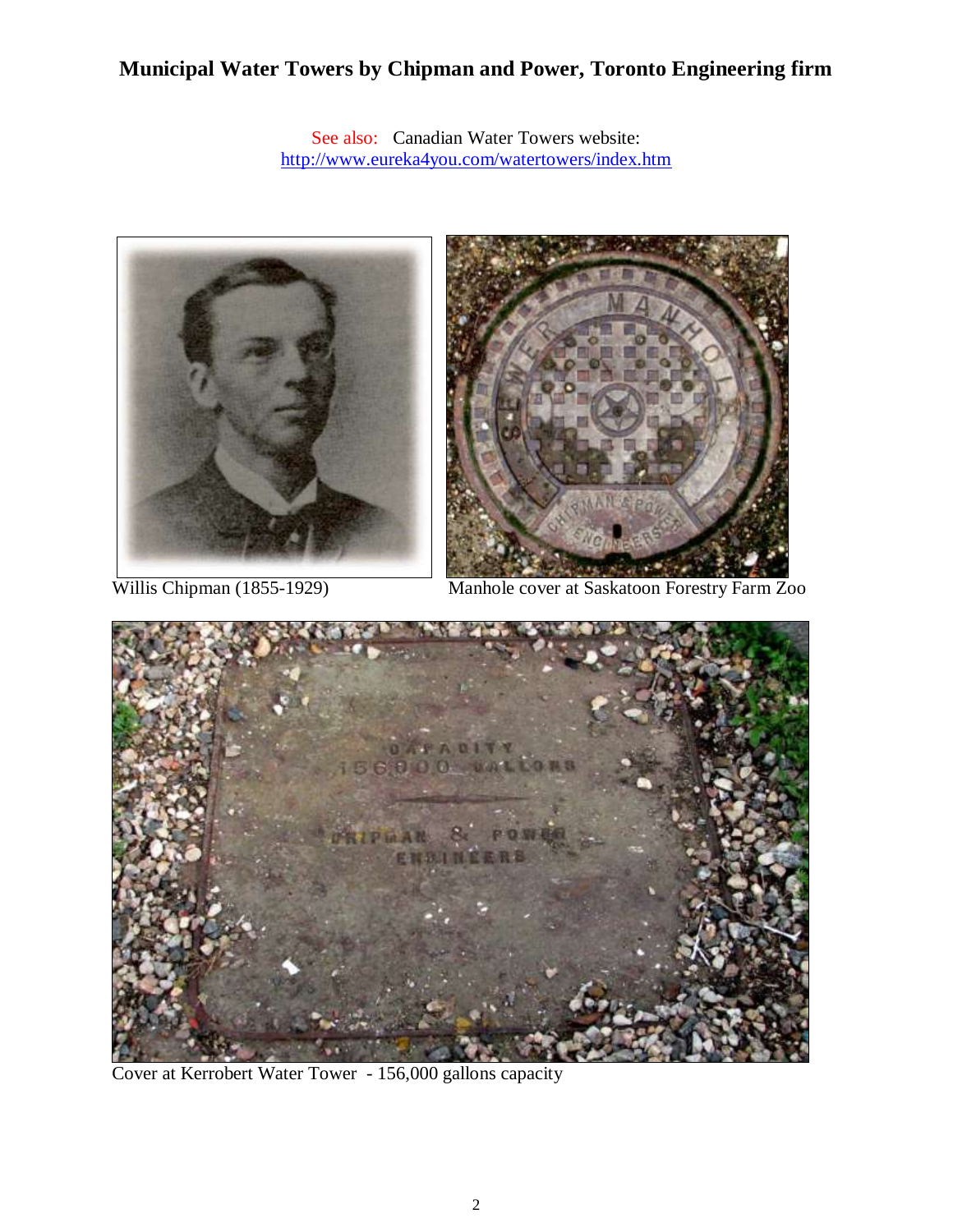

Cover at Humboldt Water Tower - 156,000 gallons capacity

Engineering firm of Chipman and Power : 1 April 1910 – 1 Oct. 1924 – projects across Canada Chipman biographical source:<http://www.aols.org/sites/default/files/Chipman-W.pdf>



Standard Design for Chipman and Power's water towers in Saskatchewan – from display at Humboldt Water Tower – no others like this known to have been built elsewhere in Canada.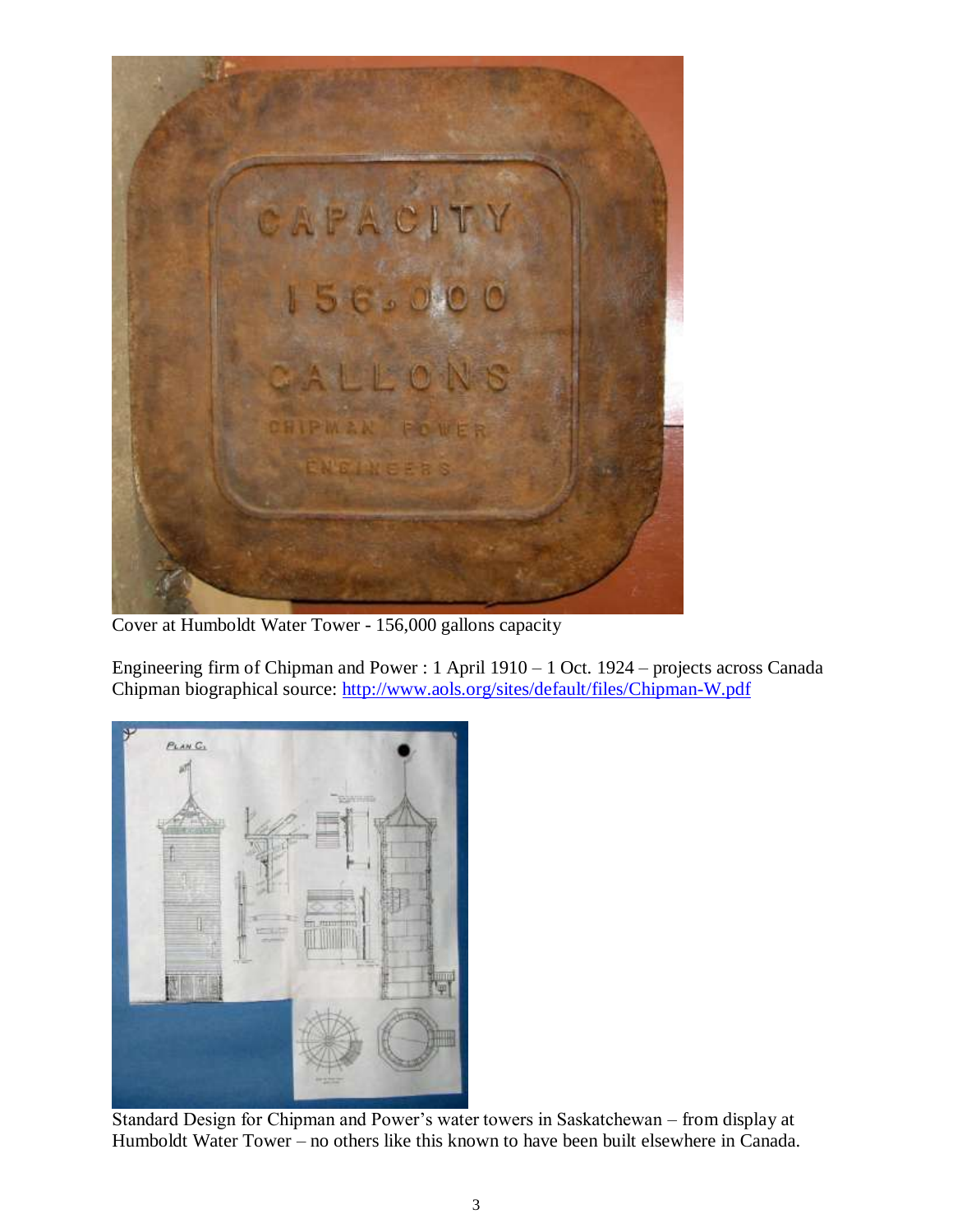Capacity / Volume of water the tower / standpipe / reservoir contains: 156,000-160,000 gallons

## **Locations where Chipman and Power water towers were erected in Saskatchewan**

- Prince Albert 1907 (demolished)
- Saskatoon (Nutana) 1907 (demolished)
- North Battleford 1909 (demolished)
- Weyburn 1909 Municipal Heritage Property 23 June 1987
- Saskatoon (Mayfair) 1912 (demolished)
- Watrous 1913 (demolished)
- Kerrobert 1914 Municipal Heritage Property 14 October 1981
- Humboldt 1914-15 Municipal Heritage Property 26 March 2006
- Canora 1914-15 (demolished)
- Kamsack 1915 Municipal Heritage Property 7 June 1982

Compiled by: Updated to: 9 January 2018

**Frank Korvemaker,** S.A.A. (Hon.) Ret'd Archivist / Construction Historian 59 Compton Road Regina, Saskatchewan, S4S 2Y2 Tel: (306) 586-1405 E-Mail: [frank@korvemaker.ca](mailto:frank@korvemaker.ca) and Hon. Corporate Archivist for the Saskatchewan Association of Architects For information on the Association:<http://saskarchitects.com/>

And from information provided by:

**Bob Burke** Heritage Branch Sask. Culture and Youth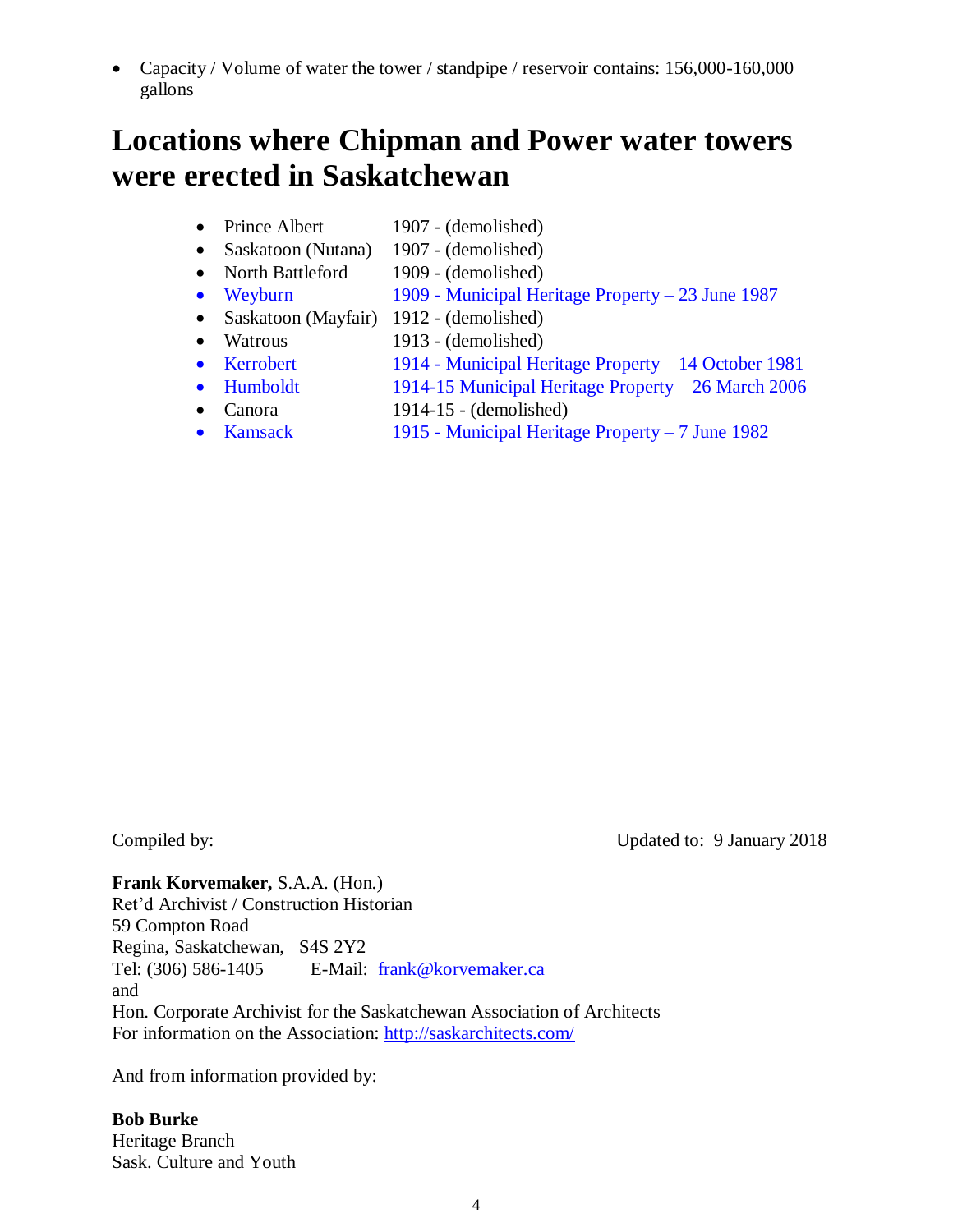# **Canora**



1919 Fire Insurance Plan showing location of the water tower in Canora: Lots 25 & 26, Block 2; located NE of the Town Hall / Fire Hall / Power Station.



(L) Source: *A History of Canora & District*, 1960 - p. 102 - by J.F. Paul Barschel; Photo dates to 1929, facing southeast.

(R) Canora Water Tower, facing west, 1924: Library and Archives Canada: PA-19835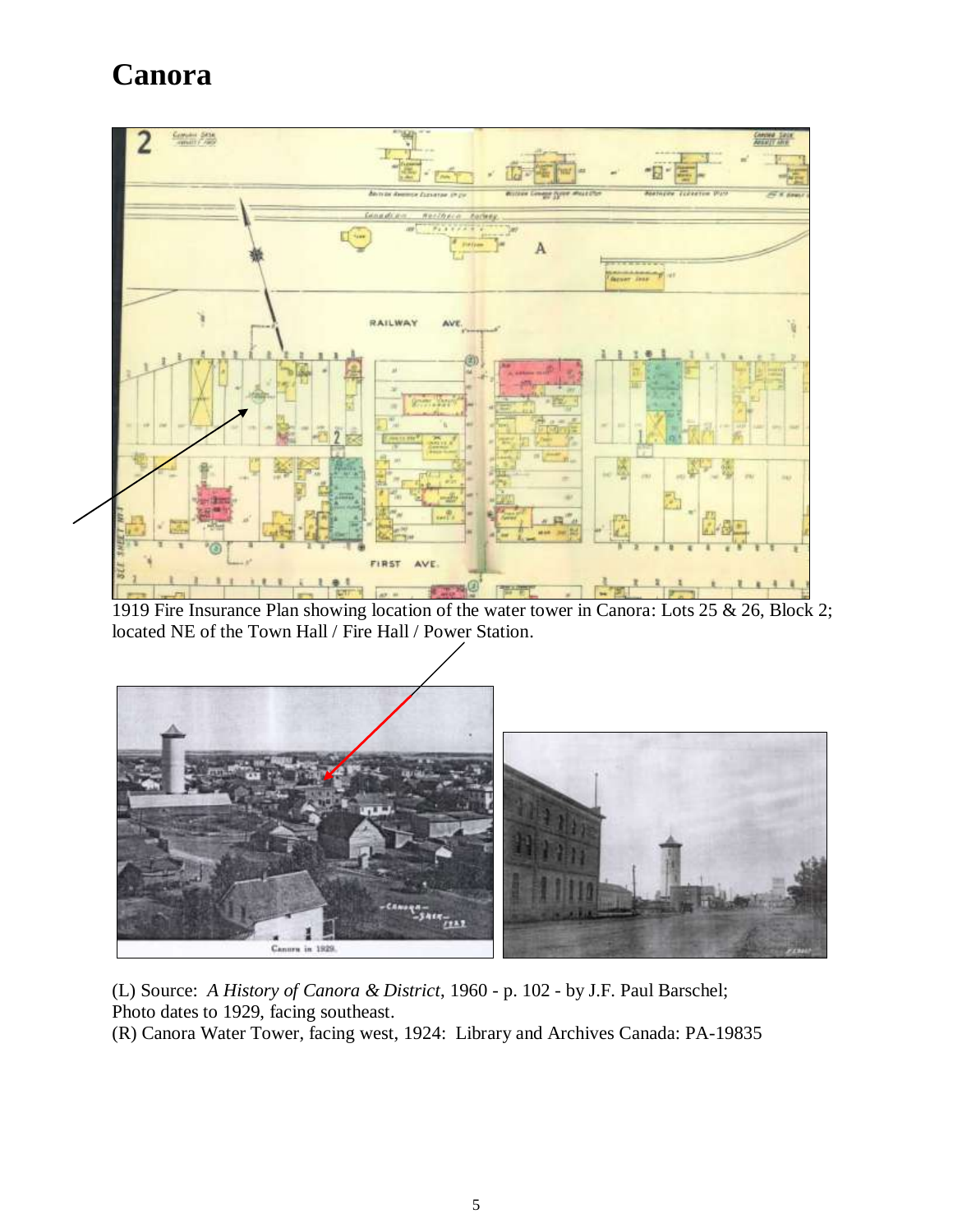John Oystryk: letter dated 9 September 2015. **Town Council minutes:**

- March 29, 1911 allocate \$12,000 to develop a water works system
- $\bullet$  Feb. 26, 1913 looking to divert water from Crystal Lake to the town
- Oct. 15, 1913 report from George H. Power on Crystal Lake Project
- March 30, 1914 Chipman and Power to check on water springs north of town
- $\bullet$  July 23, 1914 advertise for tenders for water and sewer construction
- May 22, 1915 contract with CNR to provide water to railway
- Nov. 20, 1915 advise G. Power that water from springs is unsatisfactory
- Dec. 16, 1915 Pay Northern Ltd. \$825.80 for Water Tower casing
- May 13, 1916 instruct Wm. Newman Co. to complete painting water tower
- Feb. 13, 1918 Manitoba Bridge and Iron Works offer to take down the Water Tower owned by the town. (value of steel in tank: \$550.)

**NOTE:** 1919 Fire Insurance plans and 1929 town photo both show the water tower still in existence. John thinks that the water tower was no longer needed after the reservoir was built to service the town.

John Oystryk, Canora: phone call - 7 Aug. 2015:

• The railway water tower (different from the municipal water tower designed by Chipman and Power) was being dismantled by Alec Pozium in 1979-80 when a strong wind blew it down.



Canora's CNR Water Tower at right.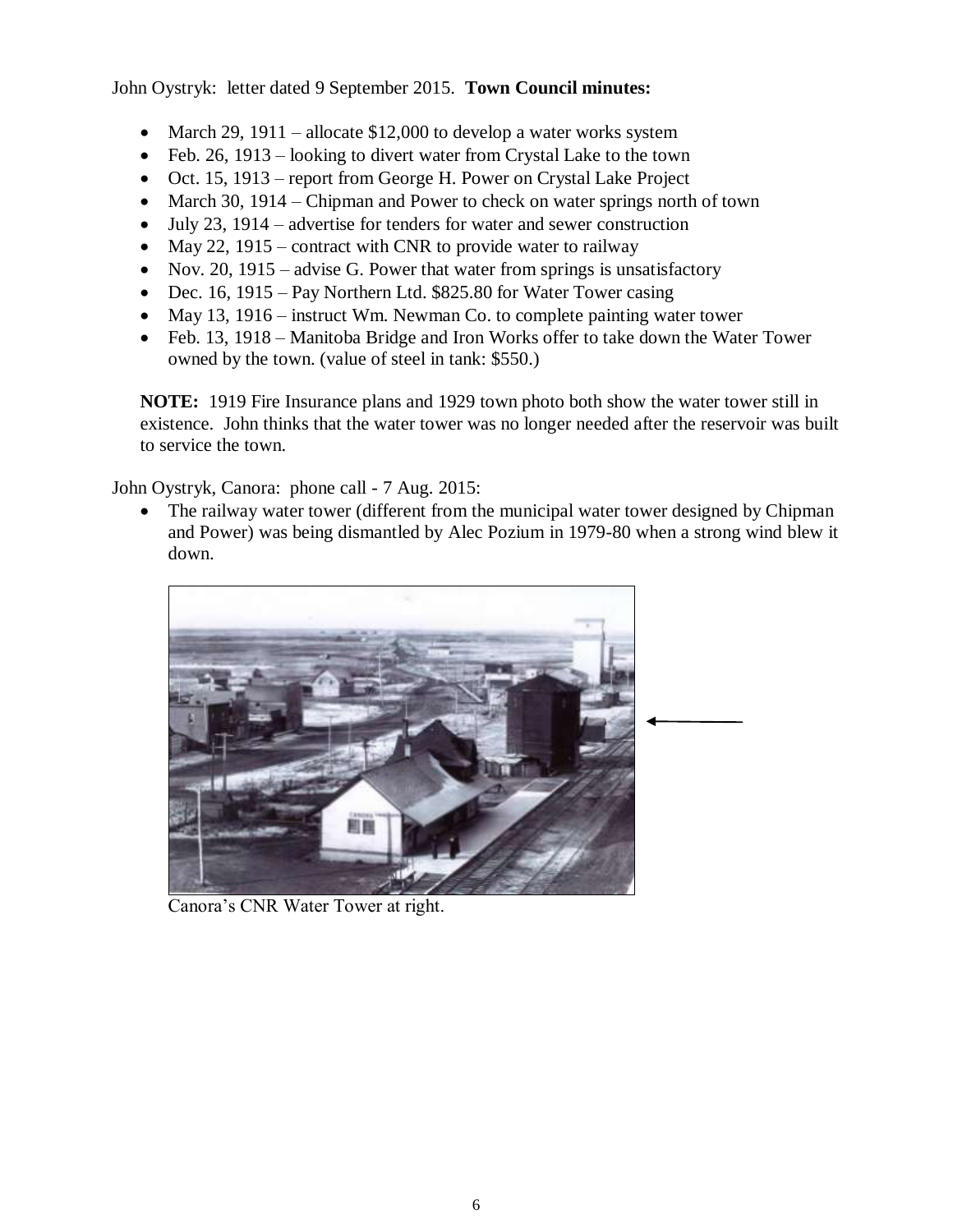# **Humboldt**

- Date of Construction: 1914
- Name of Engineering Firm that designed the structure: Chipman and Powers
- Capacity / Volume of water the tower / standpipe / reservoir contains: 156,000-160,000 gallons
- Whether or not the structure is still in use: NO





**Sponsor** 

#### **Standpipe Restoration**

Repairs to the exterior of the tower are carried out to prevent further deterioration of the structure.

#### **Standpipe Information**

*Consulting engineers*: Chipman and Power. *Built*: 1914/15. *Decommisioned*: 1977? *Height*: 28.96 m. with a diameter of 7.62 m. *Capacity*: 681,913 litres *Inner steel tank size*: 24.4 m. high with a diameter of 6.1 m. *Water source*: Stoney Lake The Humboldt Water Tower is one of only four, with a similar lighthouse-like construction, left in Saskatchewan. The others are in Weyburn, Kamsack, and Kerrobert.

Source:<http://www.eureka4you.com/wtower-sk-h/Humboldt.htm>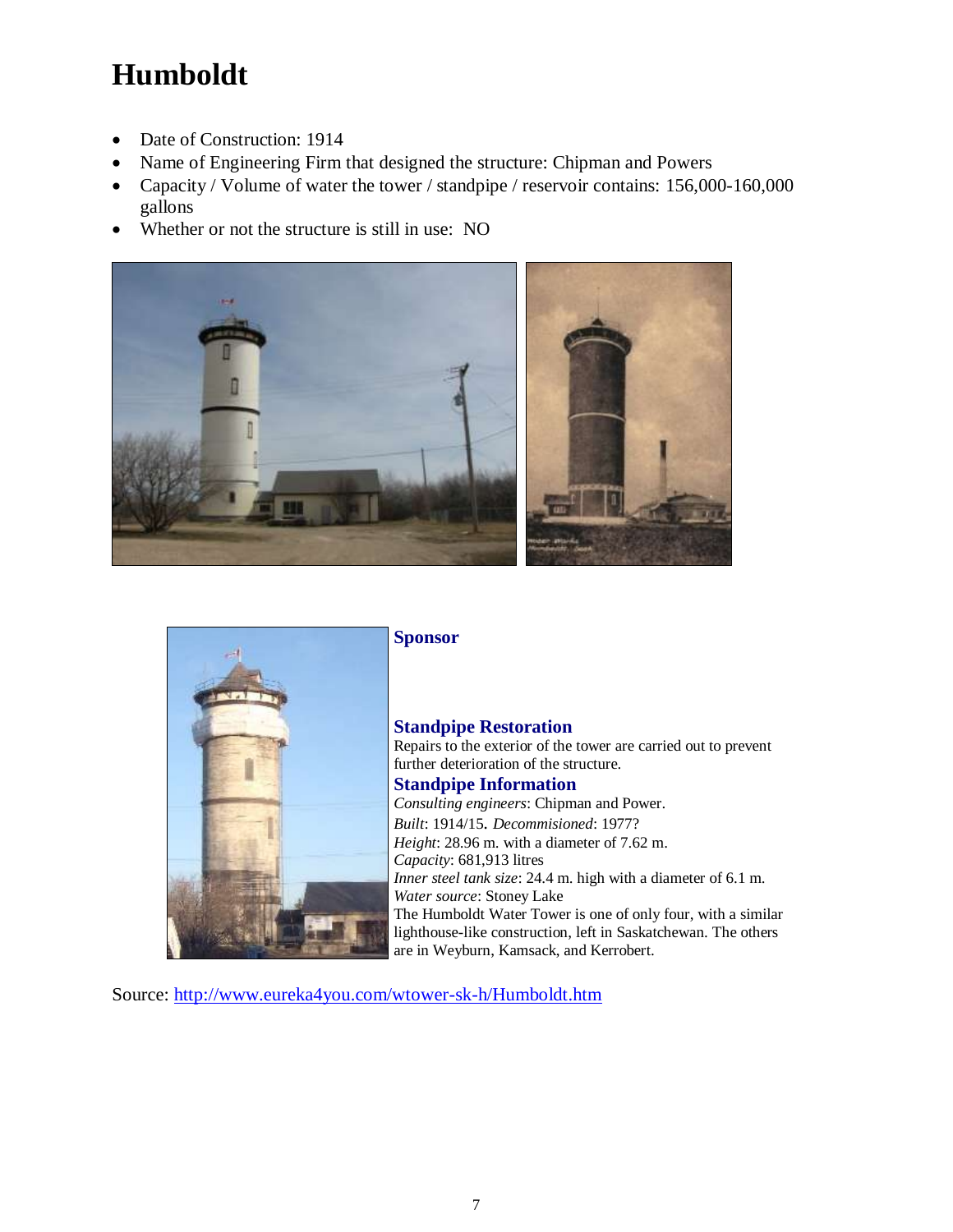# **Kamsack**

- Date of Construction: 1915
- Name of Engineering Firm that designed the structure: Chipman and Power
- Capacity / Volume of water the tower / standpipe / reservoir contains: \_\_\_\_\_\_ gallons
- Whether or not the structure is still in use: YES



#### **Sponsor**

**Standpipe Message:** Kamsack (neon sign) **Standpipe Location: Oueen Elizabeth and East** Avenue **Photo Credit:** Brian Bolduc **Standpipe Information: (01-05)** *Built*: 1915. *Decommissioned*: 1978 *Height*: 24.38 m. *Diameter*: 6.1 m. *Capacity*: 727,374 liters *Water source*:

The Kamsack Water Tower is one of only four, with a similar lighthouse-like construction, left in Saskatchewan. The others are in Weyburn, Kerrobert and Humboldt.

**Area Information:** The tower used to have a peak roof like the others but it disappeared when the great cyclone hit Kamsack in 1944. It then received a flat roof and the neon Kamsack sign. This sign was turned back on in November of 2004 as a Saskatchewan Centennial project.

Source:<http://www.eureka4you.com/wtower-sk-k/Kamsack1.htm>



Source: Frank Korvemaker, 1989 Heritage Branch, Sask, Culture and Youth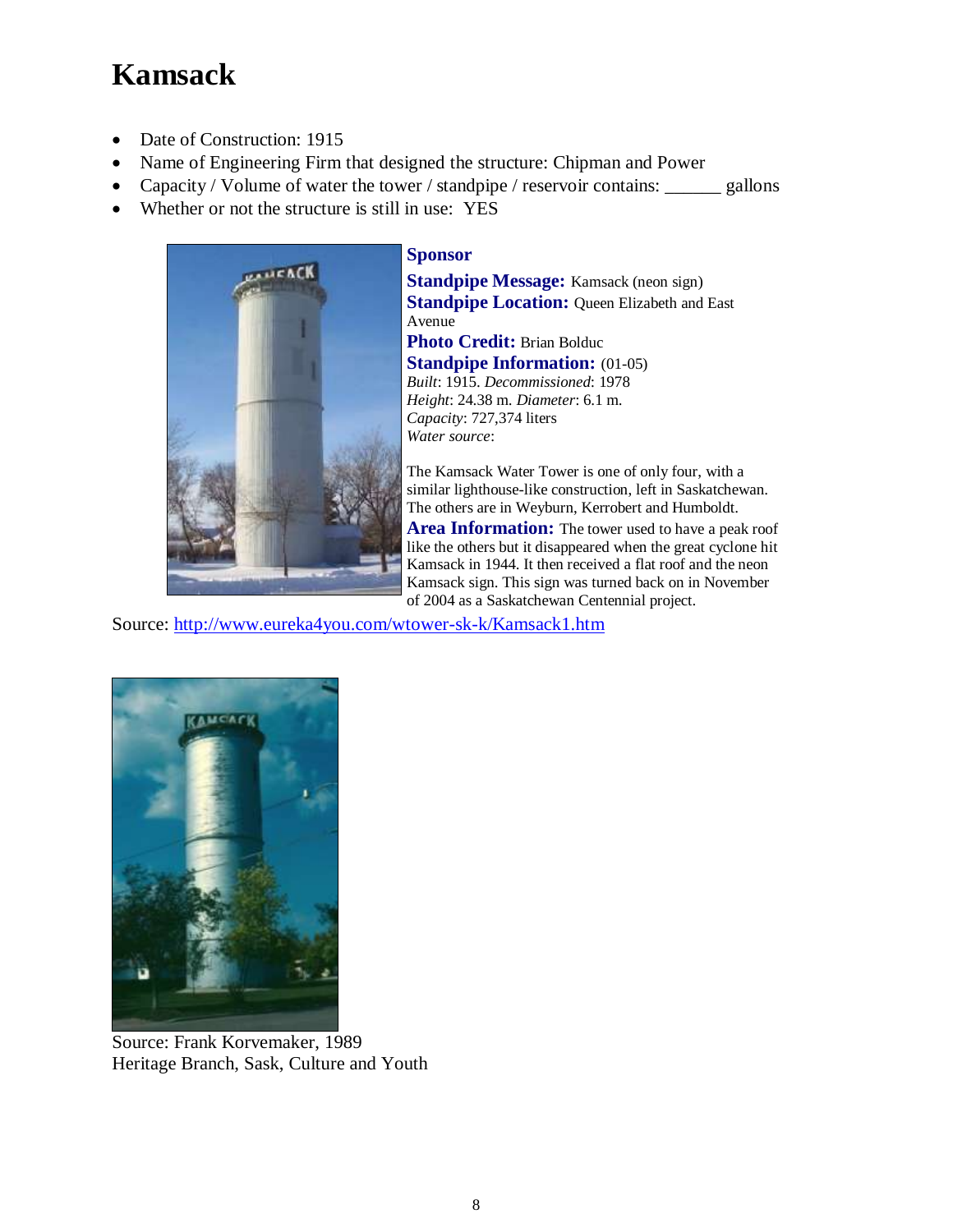## **Kerrobert**

- Date of Construction: c1914
- Name of Engineering Firm that designed the structure: Chipman and Power
- Capacity / Volume of water the tower /tank/ reservoir contains: \_\_\_\_\_\_ gallons
- Whether or not the structure is still in use: YES





**Sponsor:**

**Photo Credits:** [Saskatchewan Culture, Youth and Recreation](http://www.cyr.gov.sk.ca/) **Standpipe Location: Standpipe Information** (07-05) *Built*: 1911. The Kerrobert water tower is one of only four, with a similar lighthouse-like construction, left in Saskatchewan. The others are in Weyburn, Kamsack, and Humboldt. *Height*: *Capacity*:

Source:<http://www.eureka4you.com/wtower-sk-k/Kerrobert.htm>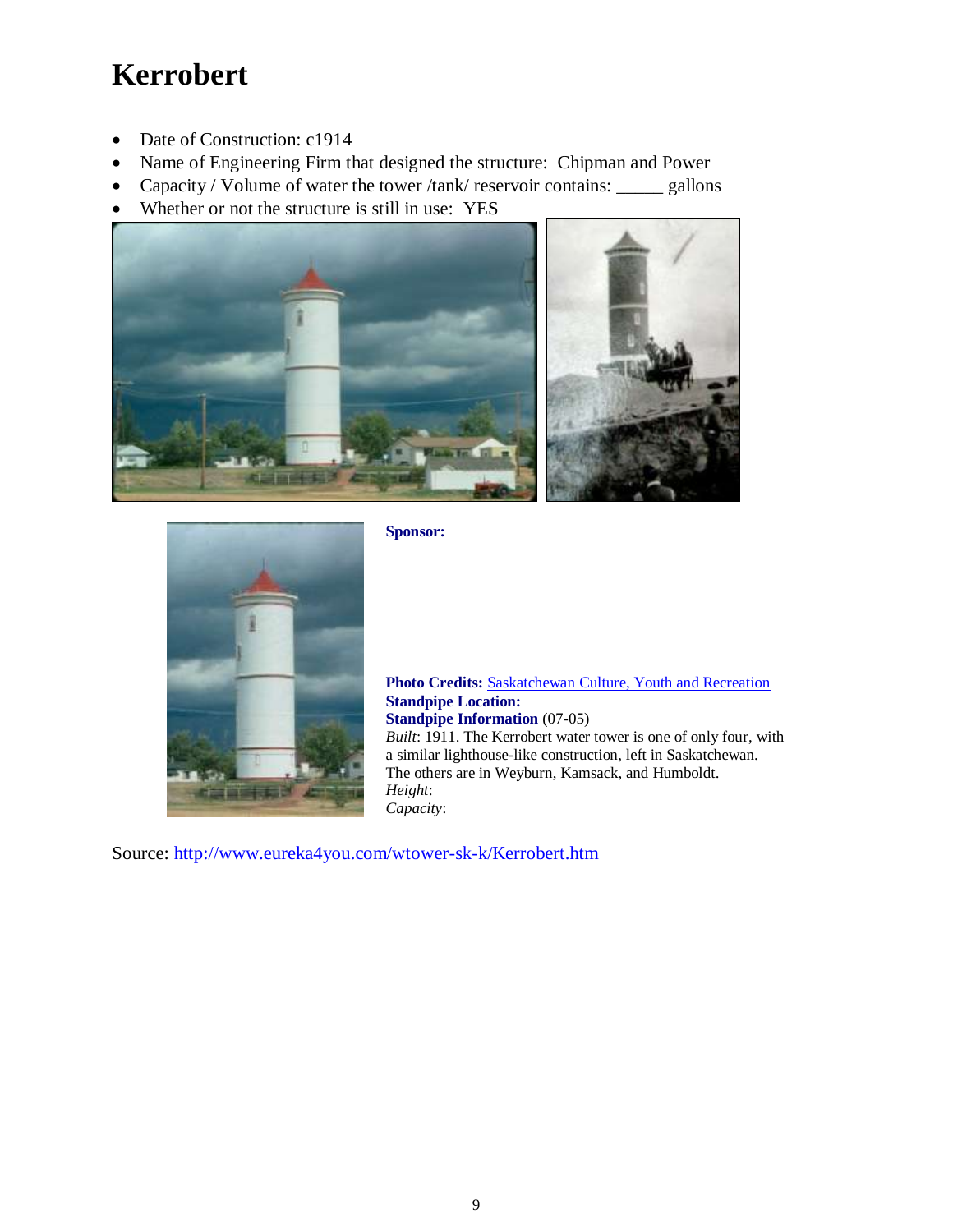## **North Battleford**



#### **Water Tower**

North Battleford, Saskatchewan\r\n First City Water Tower, built in 1909 and located at Henry Street (105th<br>Street) and 2nd Avenue (12<sup>th</sup> Avenue)



**Water Towers**

Old meets new in this photo, as the old water tower looks very small in comparison to the new tower, built to accommodate a growing city. The old tower was torn down in 1960.

Source: [http://www.cityofnb.ca/city\\_government/archive\\_photos.html?pn=2](http://www.cityofnb.ca/city_government/archive_photos.html?pn=2)

++++++++++++++++++++++++++++++++++++++++++++++++

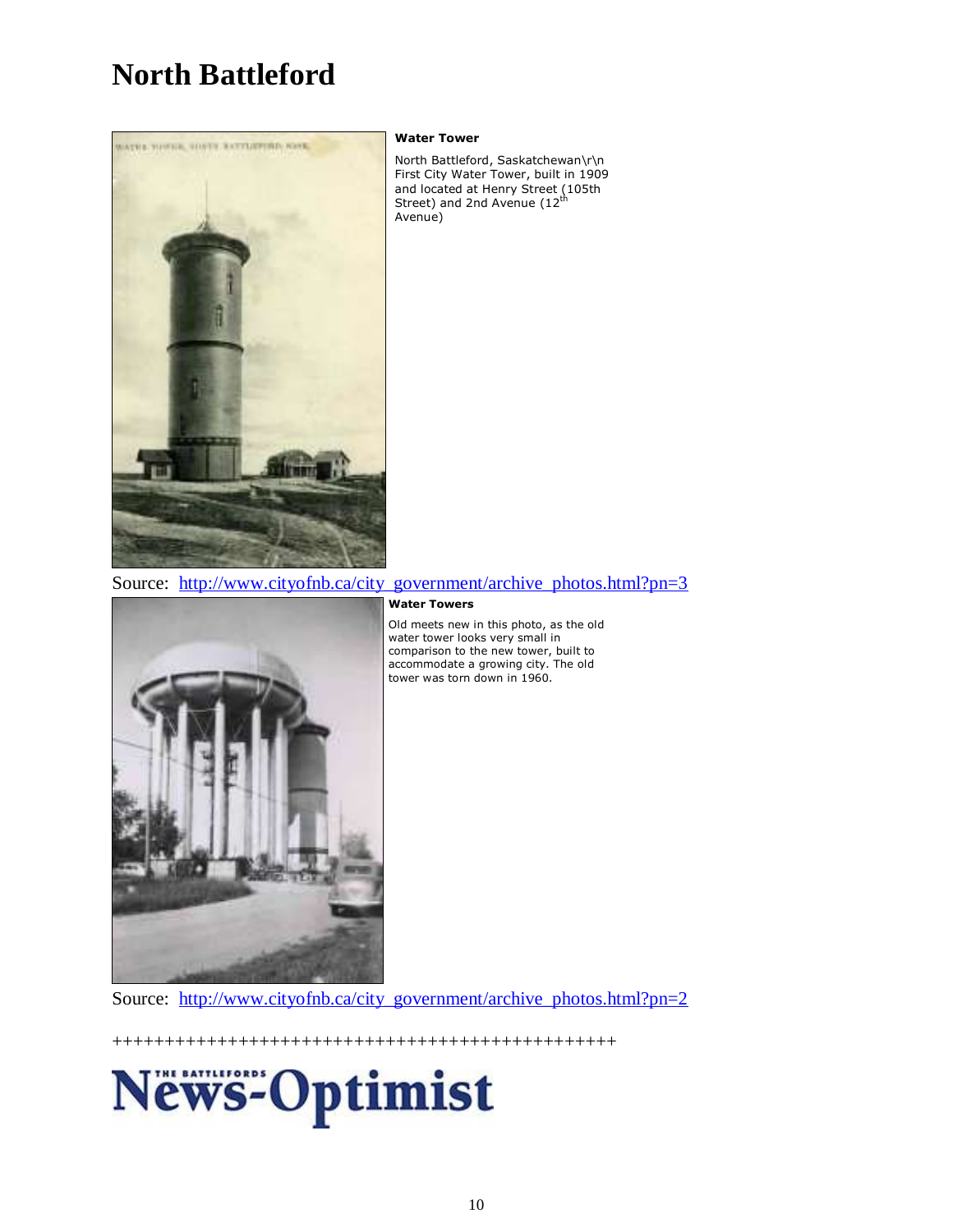#### **Water tower to be inspected**

Jayne Foster Staff Reporter / Battlefords News-Optimist

January 11, 2016 01:09 PM



North Battleford's first and second water tower stood together for about 11 years when the original tower was torn down. There was some trouble with the deconstruction when a crane crashed. Photo courtesy of the North Battleford City Archives

North Battleford city council has approved 2016's budget and among the items to look for this year is a study on the condition of the city's 66-year-old water tower.

Director of Operations Stewart Schafer said during budget deliberations the conditional study has been pushed back so many years that "it's time."

"We have to do that water tower," he said. "We don't know what the structural condition is like."

A sum of \$125,000 is included in this year's budget to begin looking into the structural integrity of the tower, what repairs are needed and what its remaining useful life might be. It will be a two-year study, Schafer told councillors.

The proposal for the study includes using a remote ultrasound device to check along the storage tank wall metre by metre to test its thickness.

The study will also see if there is any cathodic protection still in place, which is a way of electromagnetically protecting against corrosion.

"We are not sure," he said. "There used to be an electric cathodic protection. It was removed, nobody knows why. One consultant believes that it was because they did a coating on the inside."

But they have no idea the condition of the coating, said Schafer, which is where the ultrasound inspection comes in.

The water tower serves not only as storage, it is also integral to the regulation of water pressure in the city.

"If we lose it, it will be an extreme expense," said Schafer. "The City of Meadow Lake lost their water tower and are now spending quite a bit of money building a reservoir and pumps."

Councillor Greg Lightfoot said, "It's not just an iconic piece of history, it's actually an integral part of our water system that we need to maintain."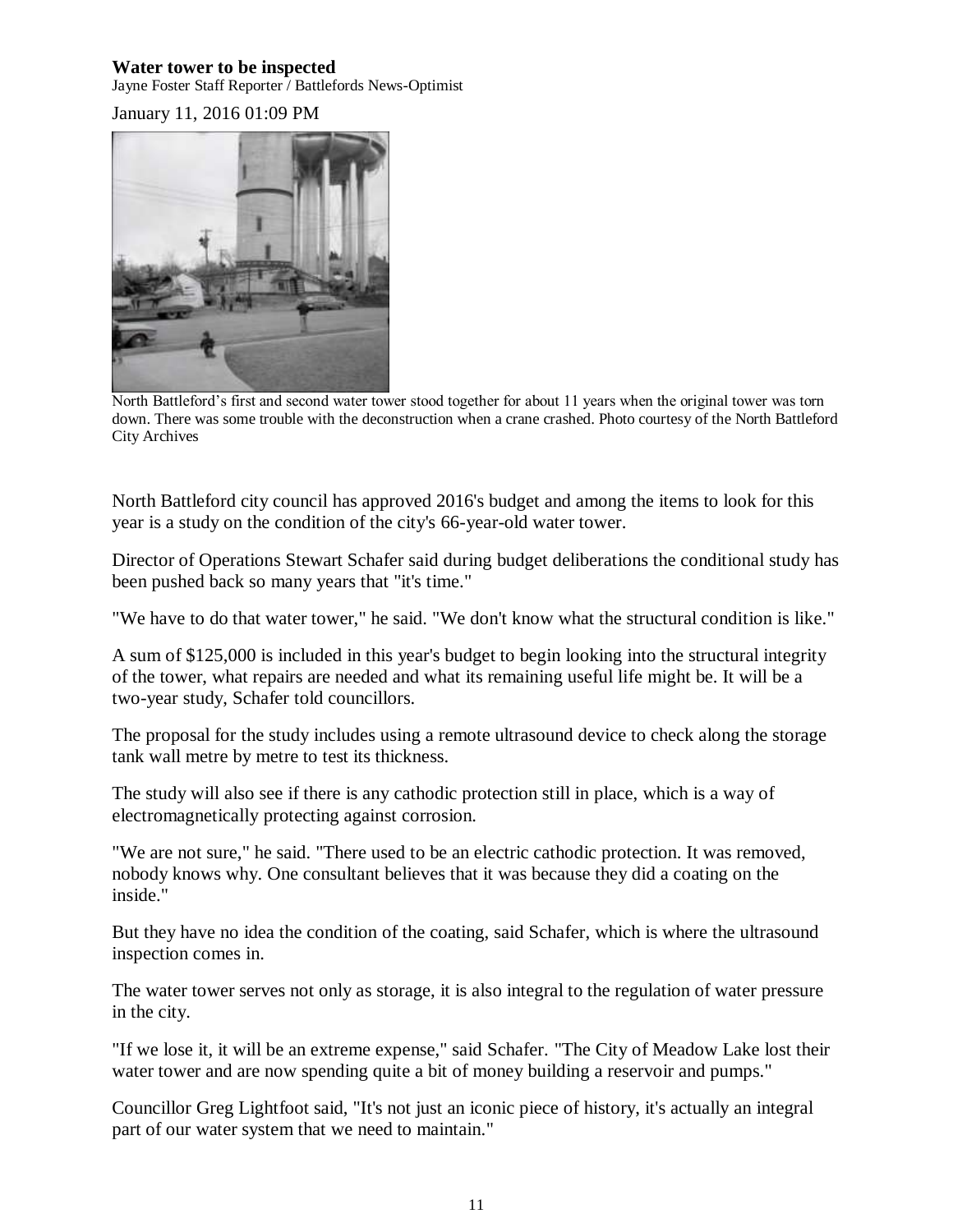He added, "I can't imagine what it would cost to replace."

It would cost about \$2.50 per gallon to recreate the storage the North Battleford water tower provides, said Schafer.

"With 750,000 gallons on that water tower, it gives you an idea of what you are looking at."

That's without the pumps, said Schafer.

Up to \$2 million would be needed just for the storage tank.

According to a document prepared in 2013 as the terms of reference for an inspection of the water tower, a visual review of the exterior of the structure was last conducted in 2010. A metallurgical inspection and testing program was conducted and the reservoir was cleaned in 2002.

The document also stated, "Leaks have historically been observed and continue to be of concern. The latest leak was observed in late fall 2012 and was subsequently repaired."

The water tower was originally constructed in 1949 and has become an iconic part of the city's landscape. Every evening at dusk, the tower lights up, turning off again at 9 o'clock the next morning.

The lights were lit up for the first time in 1988 during the 75th anniversary of North Battleford. They were replaced in 2009 with LED lights after an aggressive fundraising campaign led by dedicated citizens of the Battlefords.

It's not the city's first water tower, however. The first water tower was built in 1909 and the old and new tower stood together for 11 years until April 19, 1960 when the old tower was torn down.

According to Tammy Donahue Buziak, archivist for the City of North Battleford, "There was a big problem when they were taking the old tower down – the crane broke and came crashing down."

The City, in its policies for the official community plan, has said its water distribution master plan must consider the heritage value of the existing water tower, as well as its efficacy for continued water storage.

++++++++++++++++++++++++++++++++++



Source:<https://www.pinterest.ca/pin/227642956135300878/>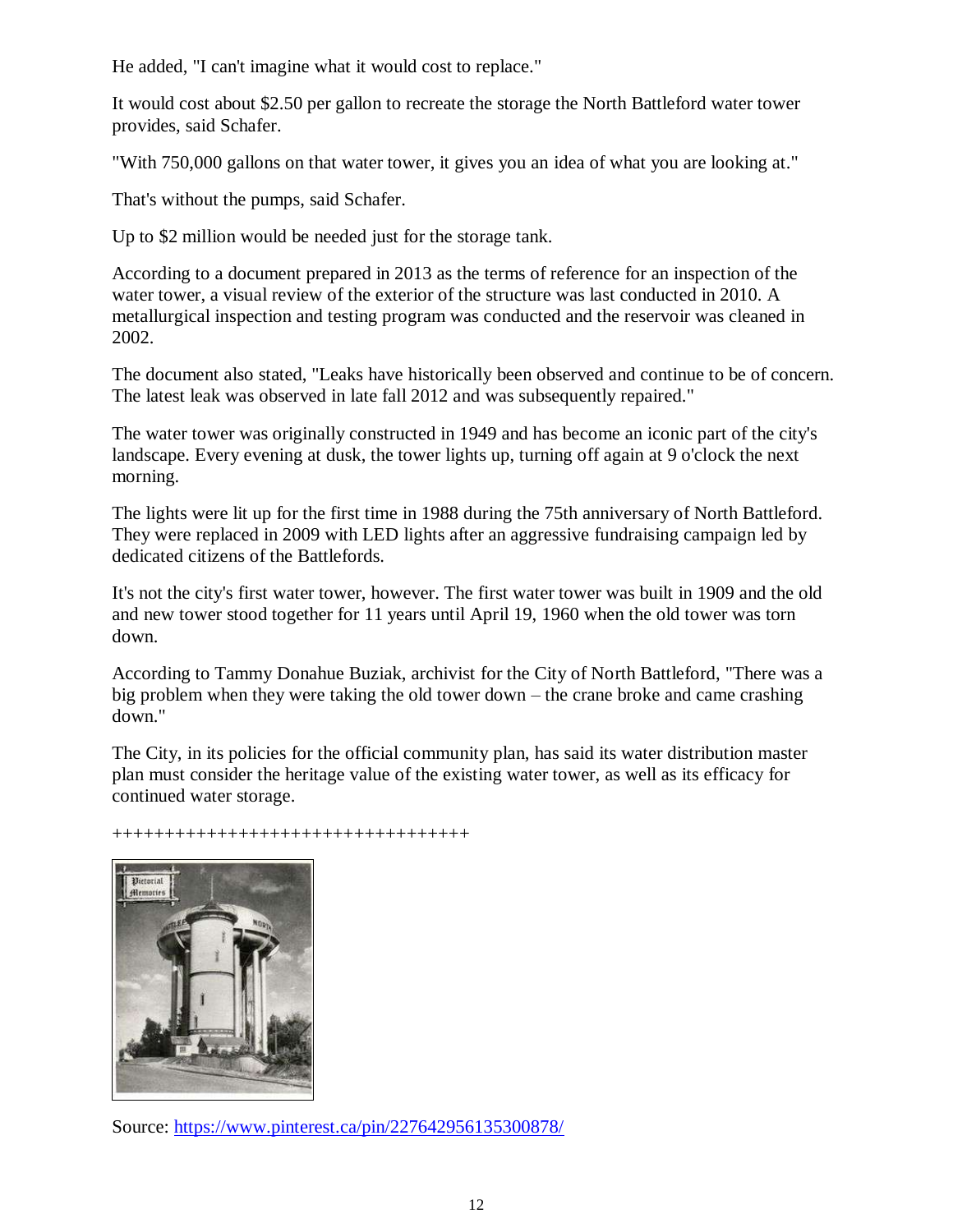# **Prince Albert**

Location: 22 Street and  $2<sup>nd</sup>$  Avenue West – erected in 1907; exterior shell burned in 1953; demolished in 1962.



Ca. 1907 1953 Fire Post Card - showing lookout tower for fires in P.A. region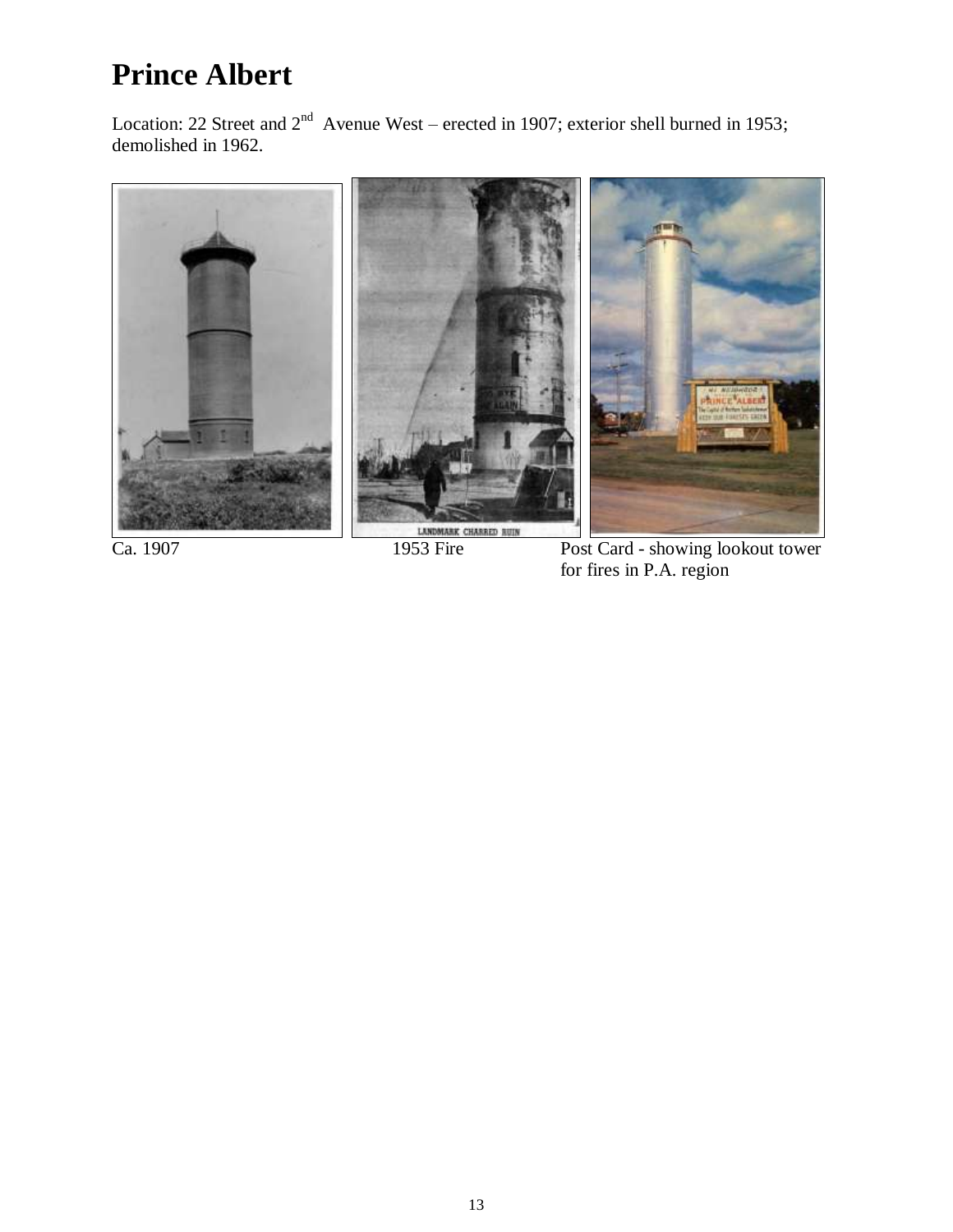## **Saskatoon # 1 – Nutana**

Location:  $11<sup>th</sup> Street – erected in 1907; demolished in 1960, as it could no longer meet demand,$ and a new reservoir was built on 42nd Street



Under construction c. 1907 and c. 1912 Source: Dorothea Funk, Local History Coordinator, Saskatoon Public Library Ref: (L) LH-3165; and (R) LH-4609



Engineering drawings for the Nutana Water Tower Source: City of Saskatoon Archives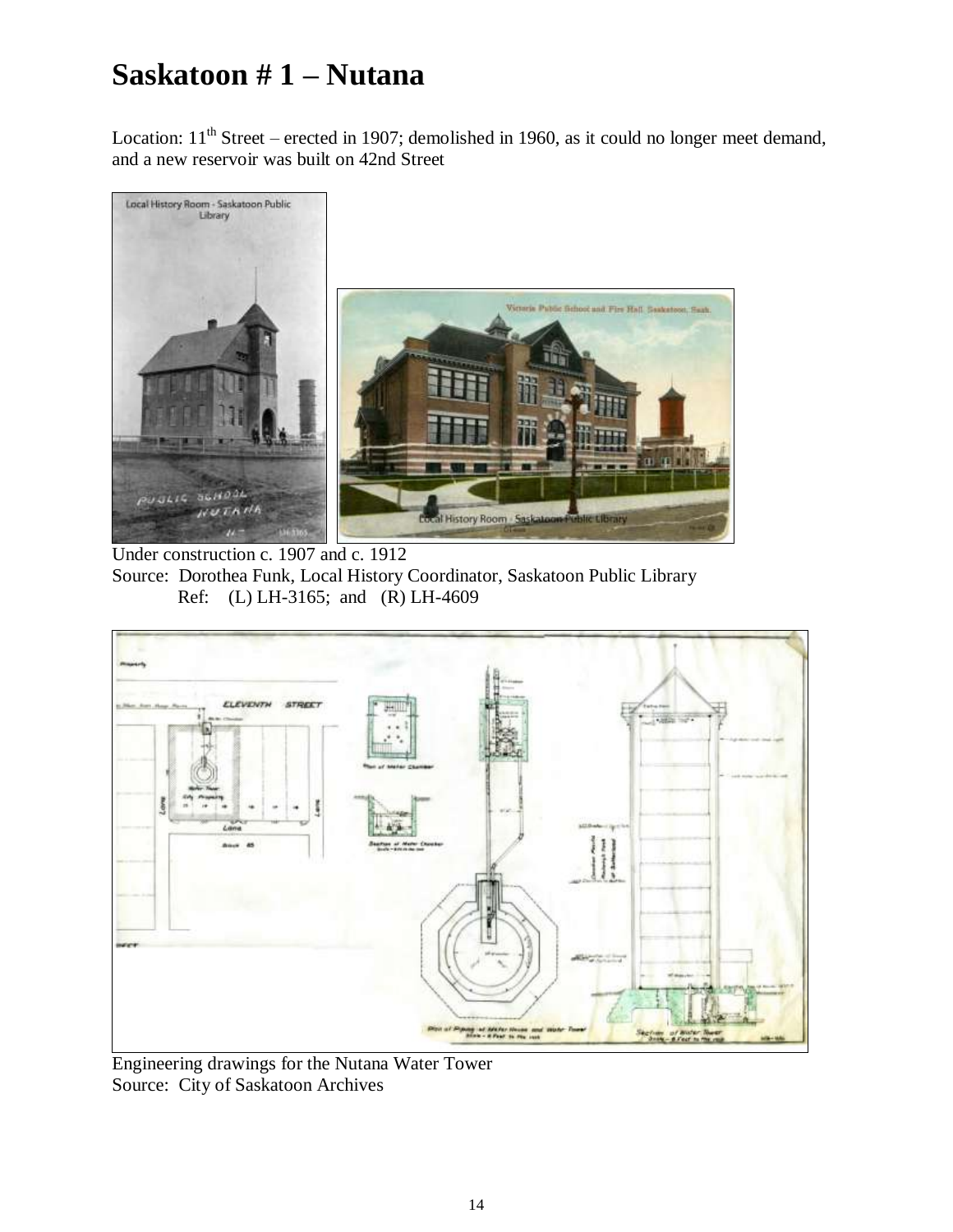# **Saskatoon # 2 – Mayfair / Caswell Hill (?)**

Location: 29<sup>th</sup> Street and Avenue F, demolished in 1960, as it could no longer meet demand, and a new reservoir was built on 42nd Street



Mayfair Water Tower, Saskatoon

Source: Dorothea Funk, Local History Coordinator, Saskatoon Public Library Ref: PH-2010-166



Caswell Hill / Mayfair Water Tower, Saskatoon

Ref :Jeff O'Brien, CoS Archives 2015-350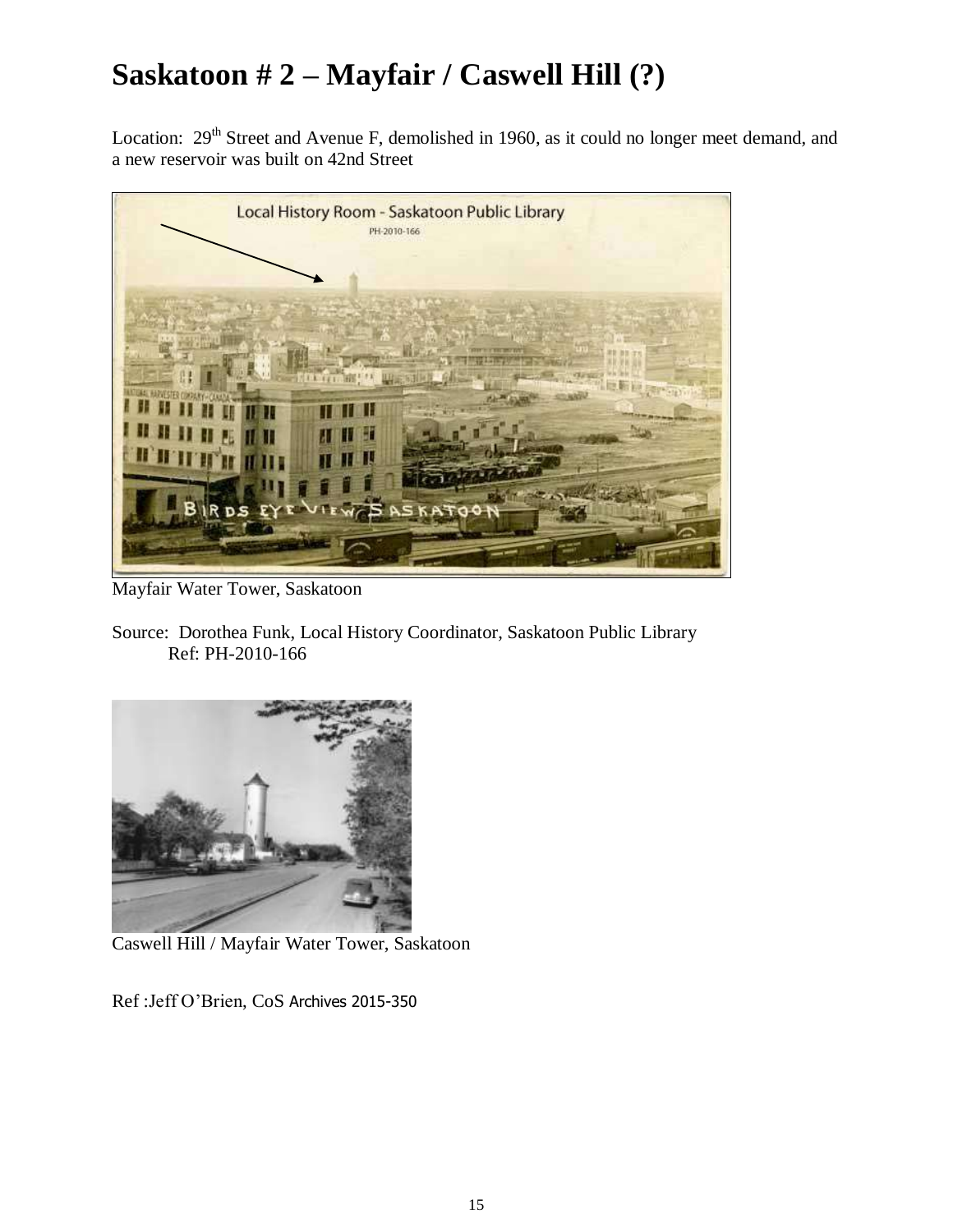## **Watrous**

Constructed: 1913 Demolished: 1967



Source:<http://watrousheritage.ca/WatrousPictures.php> (from Jean Sproule) Source: <http://www.ourroots.ca/e/page.aspx?id=1075397> Source:<http://www.ourroots.ca/e/page.aspx?id=1075469>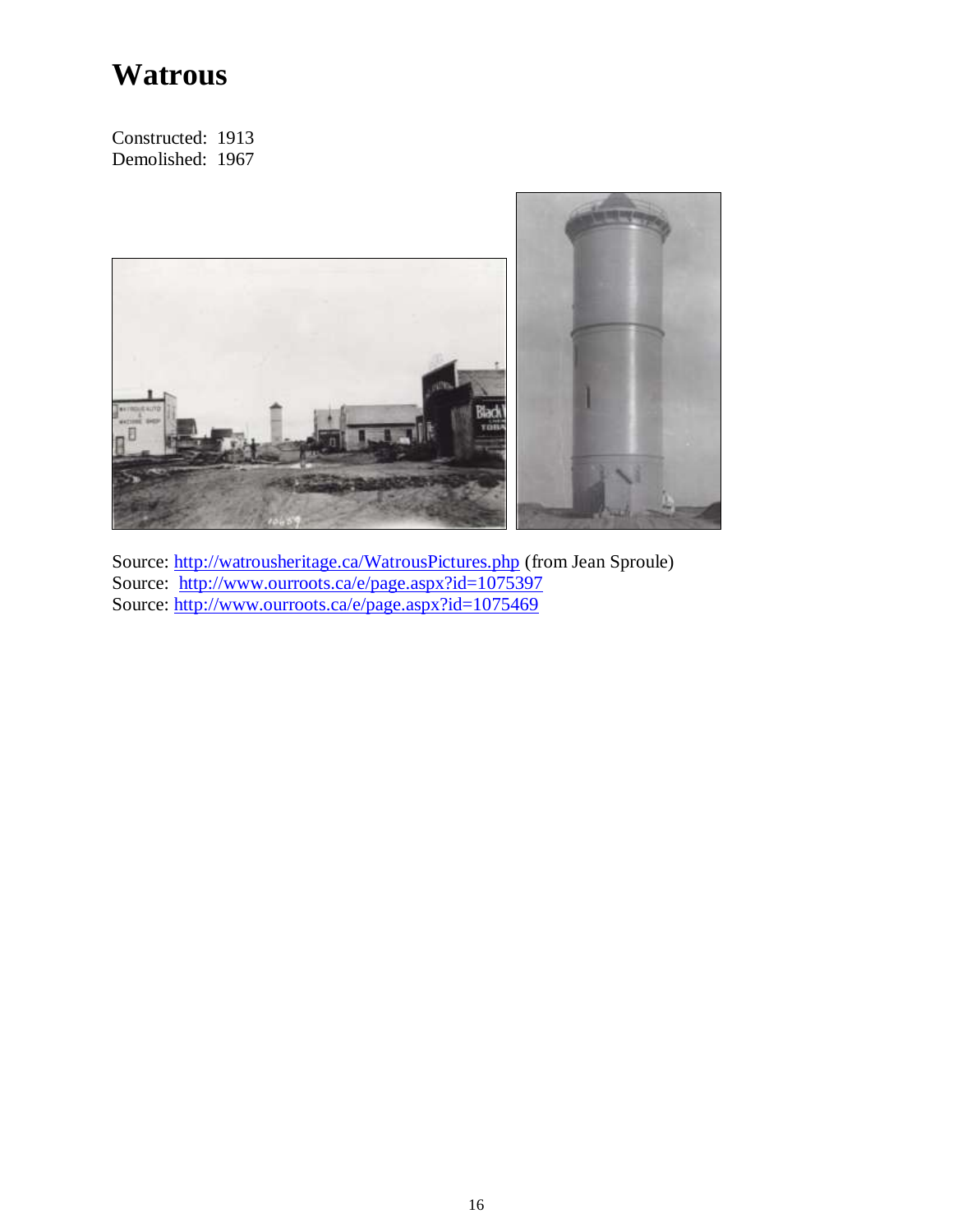# **Weyburn**

- Date of Construction 1909
- Name of Engineering Firm that designed the structure: Chipman and Power, Toronto
- Capacity / Volume of water the tower /tank/ reservoir contains: 156,000 gallons
- Whether or not the structure is still in use: no



#### **Sponsor**

**Standpipe Image:** © Don Wilson[. www.crowsnest](http://www.crowsnest-highway.ca/)[highway.ca](http://www.crowsnest-highway.ca/) 

Thumbnail image: Town of Weyburn S**tandpipe Location:** 380 10th Ave. SE **Standpipe Information** (06-04) *Built*: 1909. *Decommissioned*: 1977 *Height: 28.96 m. with a diameter of 7.62 m. Inner steel tank size: 24.4 m. high with a diameter of 6.1 m. Capacity*: 681,913 litres

**Area Information:** The Weyburn Water Tower is one of only four, with a similar lighthouse-like construction, left in Saskatchewan. The others are in Kerrobert, Kamsack, and Humboldt.

Weyburn was founded in the late 1800s on the shores of the Souris River by railroad workers. The name of the town comes from the Scots phrase "wee burn," meaning "small river," in reference to the Souris River which runs through the city. Weyburn was founded in 1898, officially incorporated as a village in 1902, a town in 1903, and a city in 1913. Weyburn is the birthplace of acclaimed Canadian writers W. O. Mitchell, Guy Gavriel Kay and Mark Steven Morton, and former National Hockey League player Dave "Tiger" Williams. It was also home to Canadian politician Tommy Douglas who is credited with the establishment of Medicare in Canada.

Source:<http://www.eureka4you.com/wtower-sk-w/Weyburn.htm>

+++++++++++++++++++++++++++++++++++++=

#### **PROFILE**

#### [Profile](http://www.weyburn.ca/modules.php?name=Sections&op=viewarticle&artid=4) > [History & Heritage](http://www.weyburn.ca/modules.php?name=Sections&op=viewarticle&artid=44) > Water Tower

The Weyburn water tower, technically referred to as the standpipe water reservoir, was constructed in 1909 under the direction of consulting engineers Chipman & Power. The water tower is constructed of an inner steel tank, 20 feet in diameter and 80 feet high, with a capacity of 150,000 imperial gallons. The unique timber housing is 25 feet in diameter and 95 feet high.

Old field book records state the tank was constructed by Canada Foundry Co. for \$6,700.00 and the frame housing was built by F. Rooney at a cost of \$1,800.00. The structure is placed on a massive concrete foundation consisting of 40 yards of rock and 1,466 bags of cement with a 6:1 ratio, at a cost of \$2,500.00.

The Canadian Engineering Heritage Record considered the Weyburn